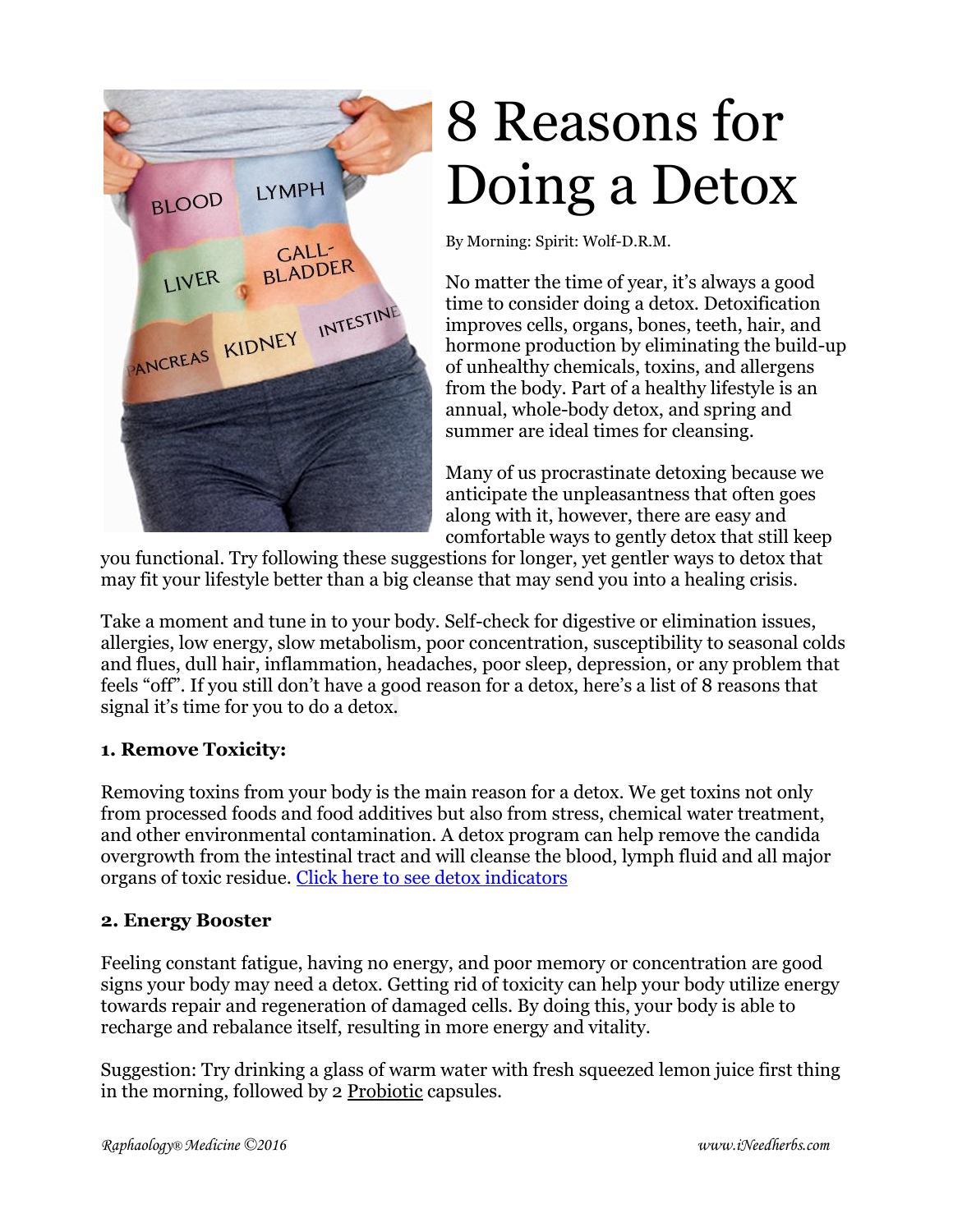## **3. Improve Digestion**

Removing toxins from your body can significantly help to improve digestion and elimination. Detox programs are known to help improve the absorption of nutrients from foods, so you can actually get more vitamins and minerals from the food you eat.

Suggestions: Try drinking a glass of room temperature water with  $\frac{1}{4}$  tsp. Real Salt first thing in the morning, followed by 1 Digestive Enzyme capsule.

#### **4. Immune System Enhancer**

A proper detox program can definitely help strengthen the immune system. Alkalizing the entire body plays a significant role on how your body reacts to adversity. With a stronger immune system, you are less likely to get sick and are likely to prevent health problems.

Suggestion: Try drinking 1-2 cups of Thyme tea first thing in the morning followed by 2 [Probiotic](https://ineedherbs.com/probiotics-digestive-and-cellular-health-60-vegetarian-capsules.html) capsules.

#### **5. De-Stress**

[Detox can be an excellent way to de-stress.](http://www.luckyvitamin.com/c-28-fast-detox-cleanse-flush) Too much stress disrupts the production of three main hormones: serotonin, responsible for regulating your sleep, noradrenaline, related to your daily energy level, and dopamine, responsible for making you feel happiness and pleasure.

Suggestion: Try drinking 1 cup Chamomile or Horsetail tea before each meal, taking 1 teaspoon B-Complex vitamins with meals, and eating a small handful of raw cashews, which contain natural serotonin.

#### **6. Prevent Disease and illness**

Detoxing your body can help prevent disease and illness. With less toxins in your system, you enhance your physical, mental and emotional health, and can restore your internal environment, which in combination with strengthening the immune system can prevent the development of disease or illnesses.

Suggestion: Try drinking 1-2 cups Sarsaparilla tea in the morning, which neutralizes toxins, then taking 1 Probiotic and 1 Digestive Enzyme before each meal.

#### **7. Remove Parasites and Worms**

Most parasites and worms are ingested from eating meat, raw fish, foods grown in contaminated soil, or from unclean water. A good [detoxification program](http://www.luckyvitamin.com/c-29-general-cleansing-detoxing) will eliminate many harmful pathogens, bacteria, worms and parasites not only from the colon but also from other areas of the body.